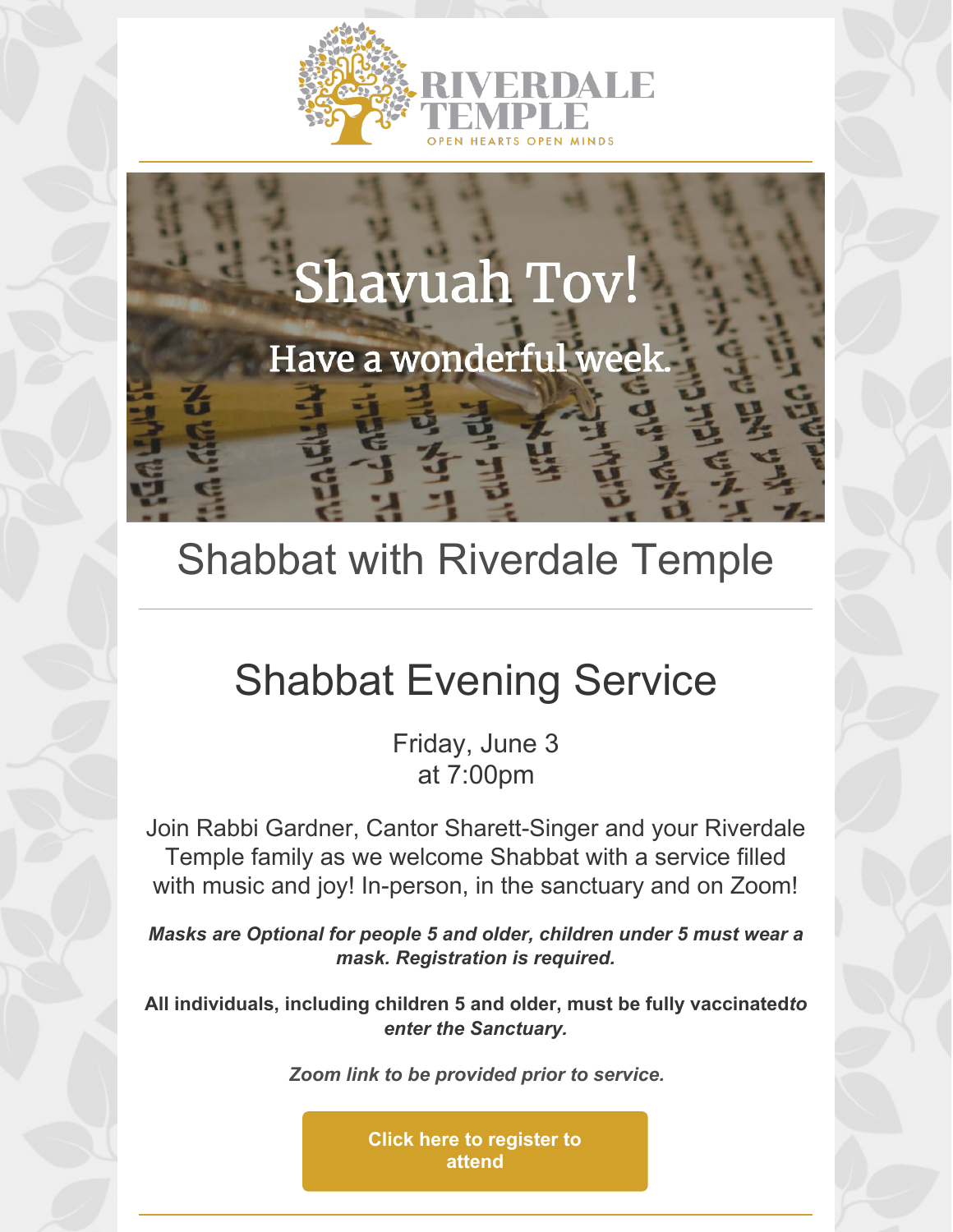Shabbat Morning Service

Bar Mitzvah of Eli Caplan Saturday, June 4 at 10:30am

Join Rabbi Gardner and Cantor Sharett-Singer for our morning Shabbat service In-person, in the sanctuary and on Zoom!

**All individuals, including children 5 and older, must be fully vaccinated***to enter the Sanctuary.*

*Masks are optional for people 5 and older, children under 5 must wear a mask. Registration is required.*

> **Click here to [register](https://docs.google.com/forms/d/e/1FAIpQLScTvkJ6X0rwgCF4KjgrOZo_SOzTyyPBfUDG7XaWZlu9iZzzCg/viewform) to attend**

# Celebrate Shavuot with Riverdale Temple



Shavuot Study Session and Service with Congregation Tehillah

**Saturday, June 4 at 7:00pm**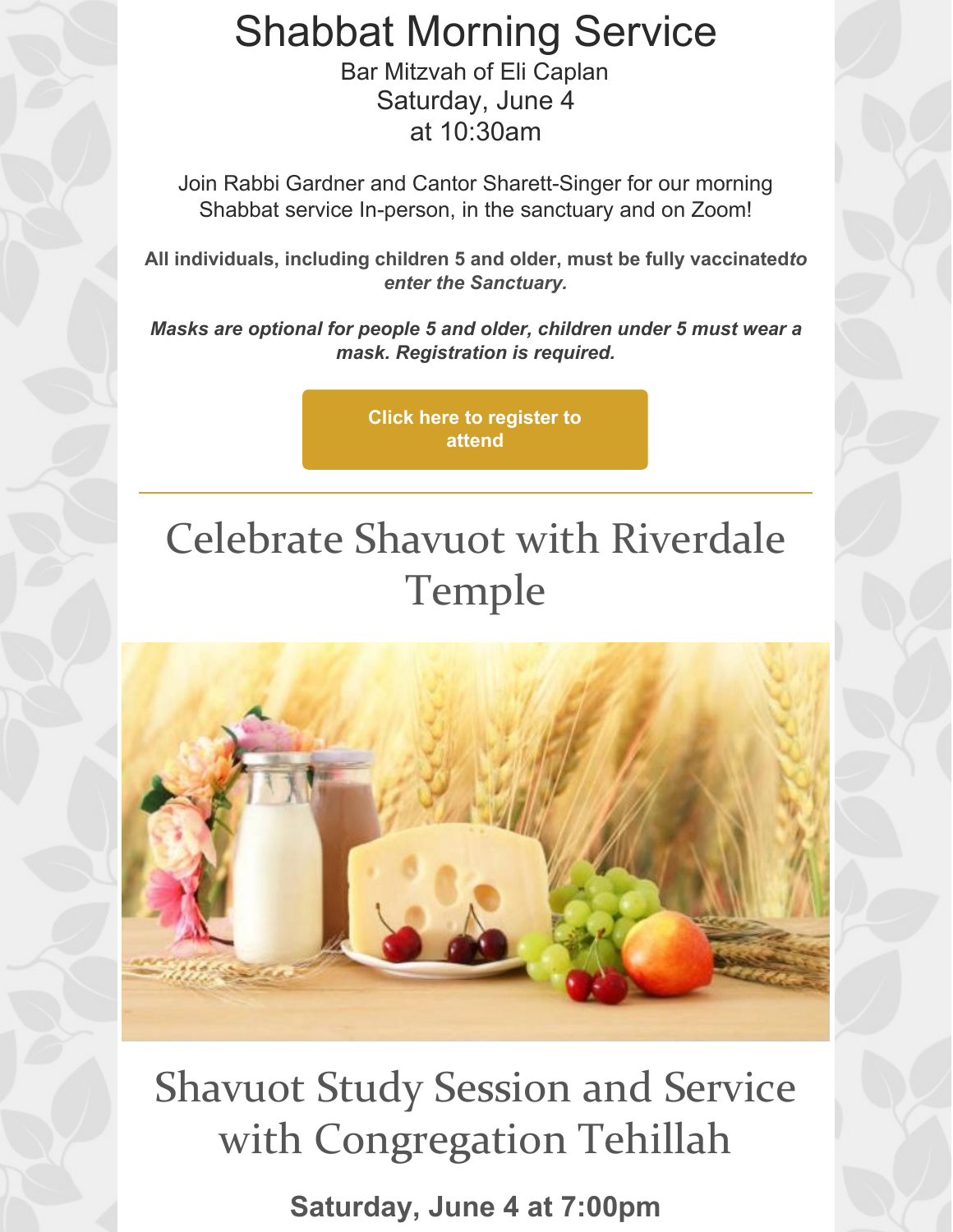In Person and on Zoom

Please join us for the Shavuot Service and Study Sessions with Rabbi Gardner and Rabbi Shriner-Cahn of Congregation Tehillah discussing "Israeli Poetry: Searching for Gd in Difficult Times".





**Click here to [Register](https://docs.google.com/forms/d/e/1FAIpQLSc2nHUxnWWjQtx3dxilC55UHy_qgOp2Q4KbDHHVtCkASXkGqg/viewform) to attend in person Shavuot Study Session**

**Click Here to Attend the [Shavuot](https://us02web.zoom.us/j/7185483800?pwd=VGI5R0V4RkE5dFErQ1hRMG1PZ0FZZz09) Study Session and Service on Zoom!**

Meeting ID: 718 548 3800 Passcode: 079790 One tap mobile +19292056099,,7185483800#,,,,\*079790# US (New York)



### Shavuot Morning Festival Service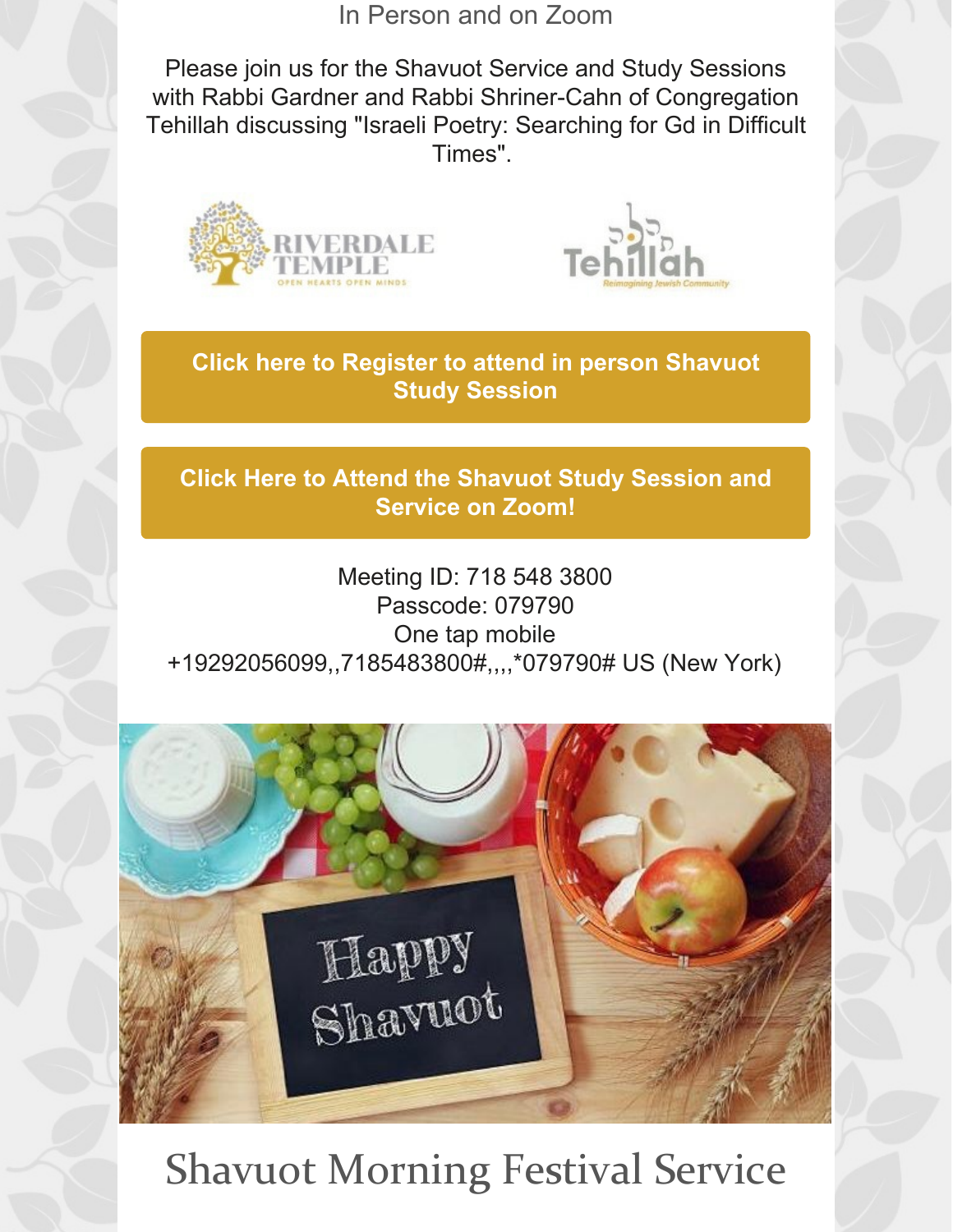### Day I

#### **Sunday, June 5 at 10:00am**

Join Rabbi Gardner for a festival service to celebrate the first day of Shavuot.

*Masks are optional.*

**Click Here to Register to Attend the Shavuot Festival Service Day I In-Person in the [Sanctuary](https://docs.google.com/forms/d/e/1FAIpQLScxDE35FJgPGAM-ZyVoLfK1z_gwt1wuxbbypLIGVeqLGbnVpg/viewform)**

*Please note: only fully vaccinated people will be admitted inside the sanctuary at this time. Proof of vaccination required.*

**Click Here to Attend the [Shavuot](https://us02web.zoom.us/j/7185483800?pwd=VGI5R0V4RkE5dFErQ1hRMG1PZ0FZZz09) Festival Service Day I on Zoom!**

Meeting ID: 718 548 3800 Passcode: 079790 One tap mobile +19292056099,,7185483800#,,,,\*079790# US (New York)

## Shavuot Morning Festival Service Day II with Yizkor

#### **Monday, June 6 at 10:00am**

Join Rabbi Gardner for a festival service to celebrate the final day of Shavuot.

*Masks are optional.*

**Click Here to Register to Attend the Shavuot Festival Service Day II In-Person in the [Sanctuary](https://docs.google.com/forms/d/e/1FAIpQLSekIZOsYtkOplE6tFfeabn6McNV1J-CH_4JgDLHPFQU58vIrg/viewform)**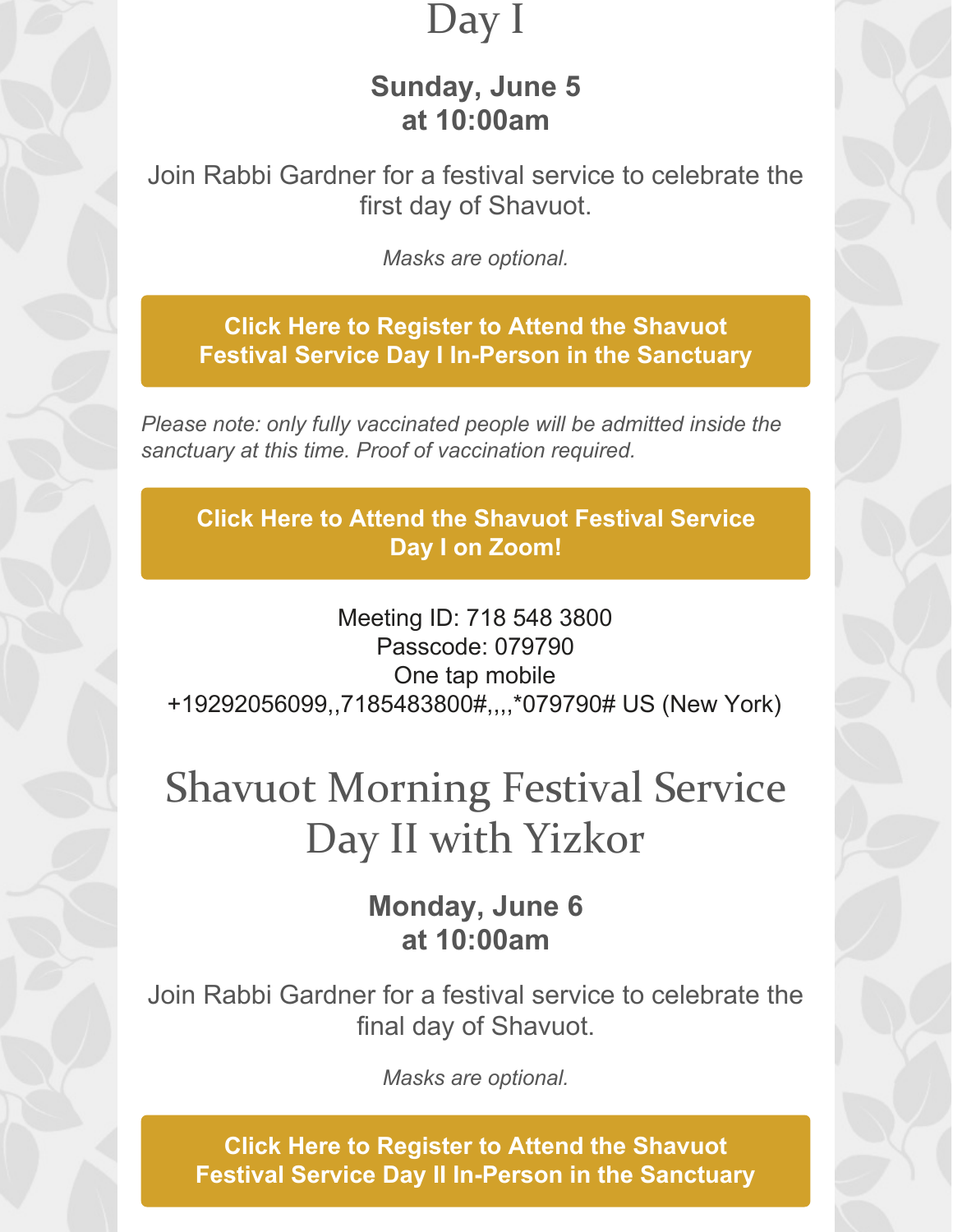*Please note: only fully vaccinated people will be admitted inside the sanctuary at this time. Proof of vaccination required.*

**Click Here to Attend the [Shavuot](https://us02web.zoom.us/j/7185483800?pwd=VGI5R0V4RkE5dFErQ1hRMG1PZ0FZZz09) Festival Service Day II on Zoom!**

Meeting ID: 718 548 3800 Passcode: 079790 One tap mobile +19292056099,,7185483800#,,,,\*079790# US (New York)



# Riverdale Temple Annual Congregational Meeting

#### **Sunday, June 12 at 3:00PM**

Riverdale Temple's Annual Congregational Meeting will be held Sunday, June 12 at 3:00PM, in-person and on zoom.

Help forge the future of Riverdale Temple by joining us at this important meeting. Your attendance is vital as reports from our clergy, president, treasurer, officers, committee chairs, and fellow congregants will be shared. A review of the Temple year 2021–2022 will be presented, as well as a look at the year ahead.